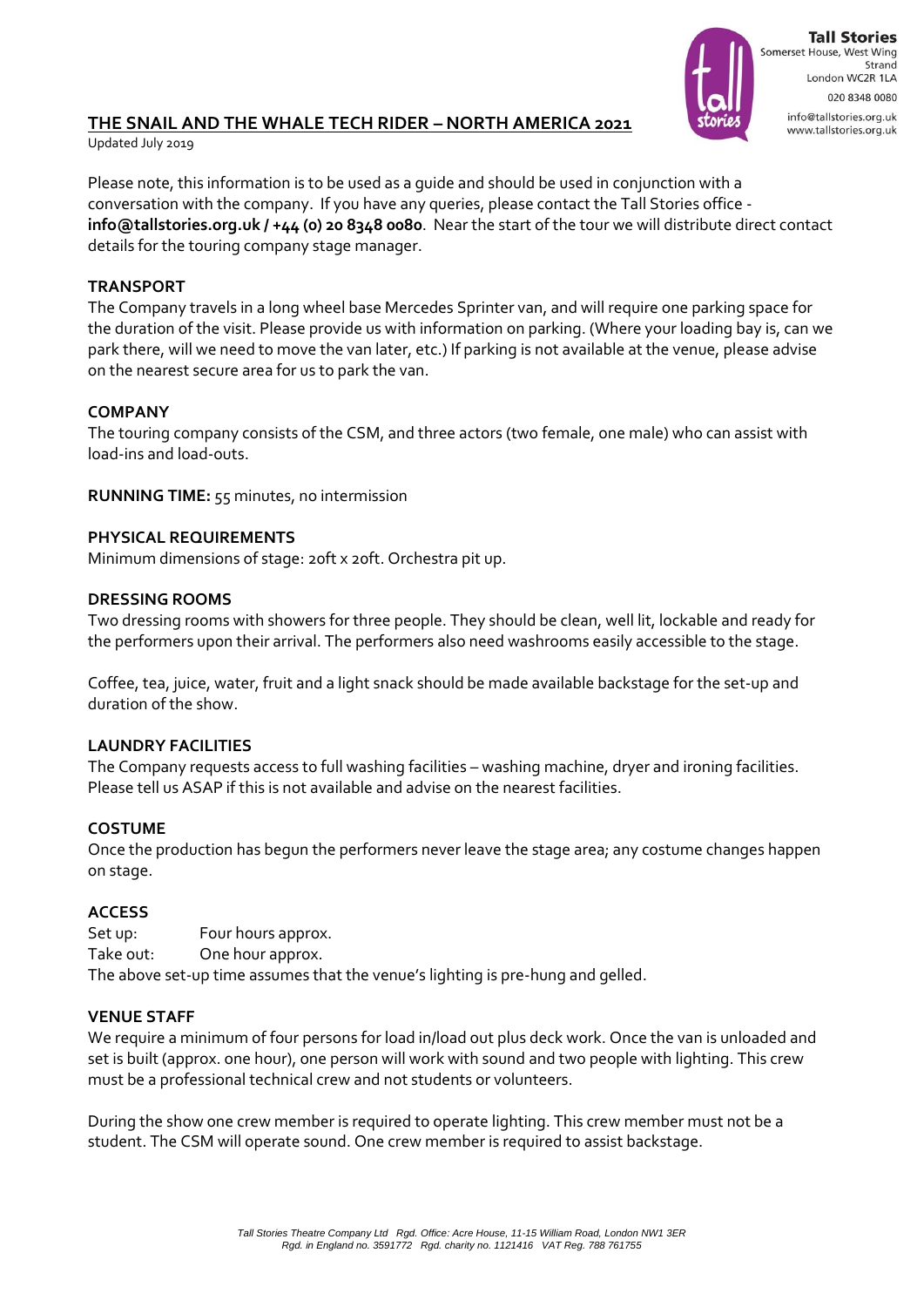

**Tall Stories** Somerset House, West Wing Strand London WC2R 1LA 020 8348 0080 info@tallstories.org.uk www.tallstories.org.uk

#### **MASKING**

Main curtains are not used. If the iron needs to be shown, it will be at the end of the show.

Please have hung prior to the company's arrival:

- Legs and borders, ballet hung, black.
- Upstage cyclorama or full stage black if no cyc is available. The company will use the theatre's cyc or full stage black upstage of the set (approx. 30ft upstage from start of playing area).

# **SET**

We play on a flat stage. Please advise in advance if you have a raked stage. The playing area needs to be a minimum of 20ft x 20ft and ideally end on to the audience. Please sweep the floor prior to the company's arrival so the set can be brought in immediately.

Please note, we like to play as far downstage as possible, allowing us as much contact with the audience as possible; if you have an orchestra pit please raise/cover it.

The set consists of one large static back piece (approx. 14ft wide by 10ft high) and several smaller movable pieces, as shown on this photo.



#### **SOUND**

The show is a musical. All sound equipment is to be supplied by the theatre. It is important that all sound be set up and operational prior to the company's arrival.

Sound will be operated and mixed by our CSM from an available operating position front of house but not in a position that would interfere with audience members as the CSM will also be calling the LX cues via headset. Please advise if a front of house mixing position is not available, it may be possible to run the show from prompt side with a monitor to see the stage but this is not ideal. Voice communication will be required between the sound and lighting operating positions and backstage.

All music is played live – see MICROPHONES below.

We must be notified in advance if you have a pre/post show announcement that you need to make, either live or recorded.

#### **SPEAKERS**

The playback will be run through the front of house speakers.

#### **MONITORS**

Please have 2 monitor speakers placed in the downstage corners of the stage for fold back, levels to be controlled separate from the main mix (i.e. in an auxiliary channel)

#### **MICROPHONES**

We use an electrically amplified viola with a repeat pedal. This will be patched into the venue's sound system. We use a Line 6 "Relay G30" 2.4Ghz digital wireless system, with a TBP06 transmitter and a RXS06